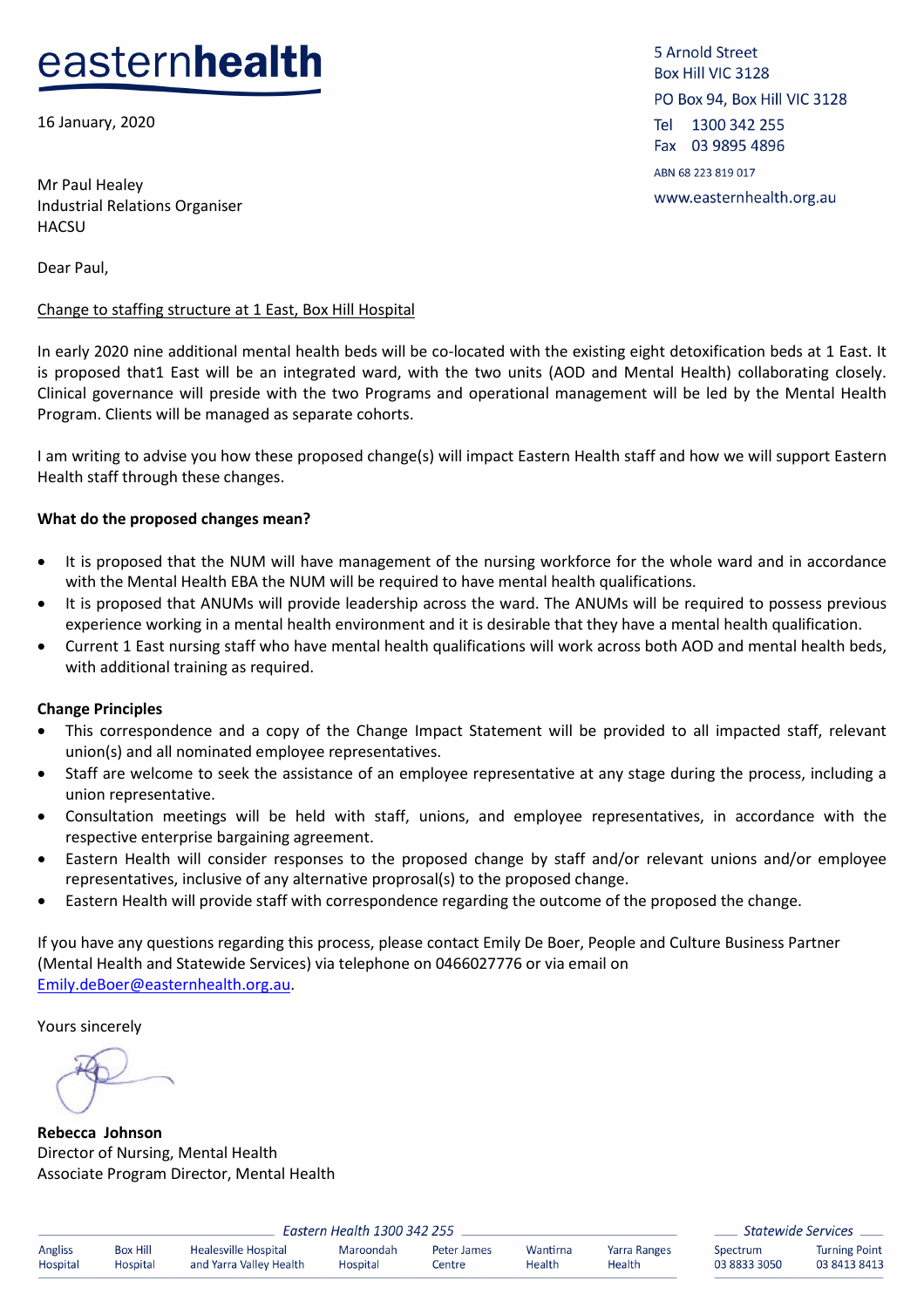## easternhealth

**CHANGE IMPACT STATEMENT**

**This Change Impact Statement relates to the proposed operational changes that will be required to operate 1 East at the conclusion of the building works.** 

| <b>CAMPUS</b>     | <b>Box Hill Hospital</b>                                                                  |
|-------------------|-------------------------------------------------------------------------------------------|
| <b>PROGRAM</b>    | Mental Health Program and Statewide Services                                              |
| <b>DEPARTMENT</b> | Mental Health Program Adult Acute Services; Turning Point Addiction Medicine Unit (TPAMU) |

## **1. Brief Description of Change Proposal**

Eastern Health is refurbishing Ward 1 East, Box Hill Hospital to create 9 new Mental Health inpatient beds in addition to the existing 8 addiction medicine beds on the ward.

## **2. Current Situation**

There are currently 25 Adult Mental Health Inpatient beds at Box Hill Hospital, located at Upton House. There are 8 detox beds located at 1 East, Box Hill Hospital and 12 stabilisation beds at Wellington House nearby.

Nursing staff (ANUMs, ENs and RNs) at 1 East are currently rostered to rotate through 1 East and Wellington House. There is a NUM for 1 East and a NUM for Wellington House.

## **3. Proposed Situation**

The currently unused area of ward 1 East will be refurbished to create 9 Mental Health inpatient beds which will be co-located with the 8 addiction medicine beds.

1 East will work as an integrated ward from an operational perspective, with the two units (TPAMU and Mental Health) collaborating closely.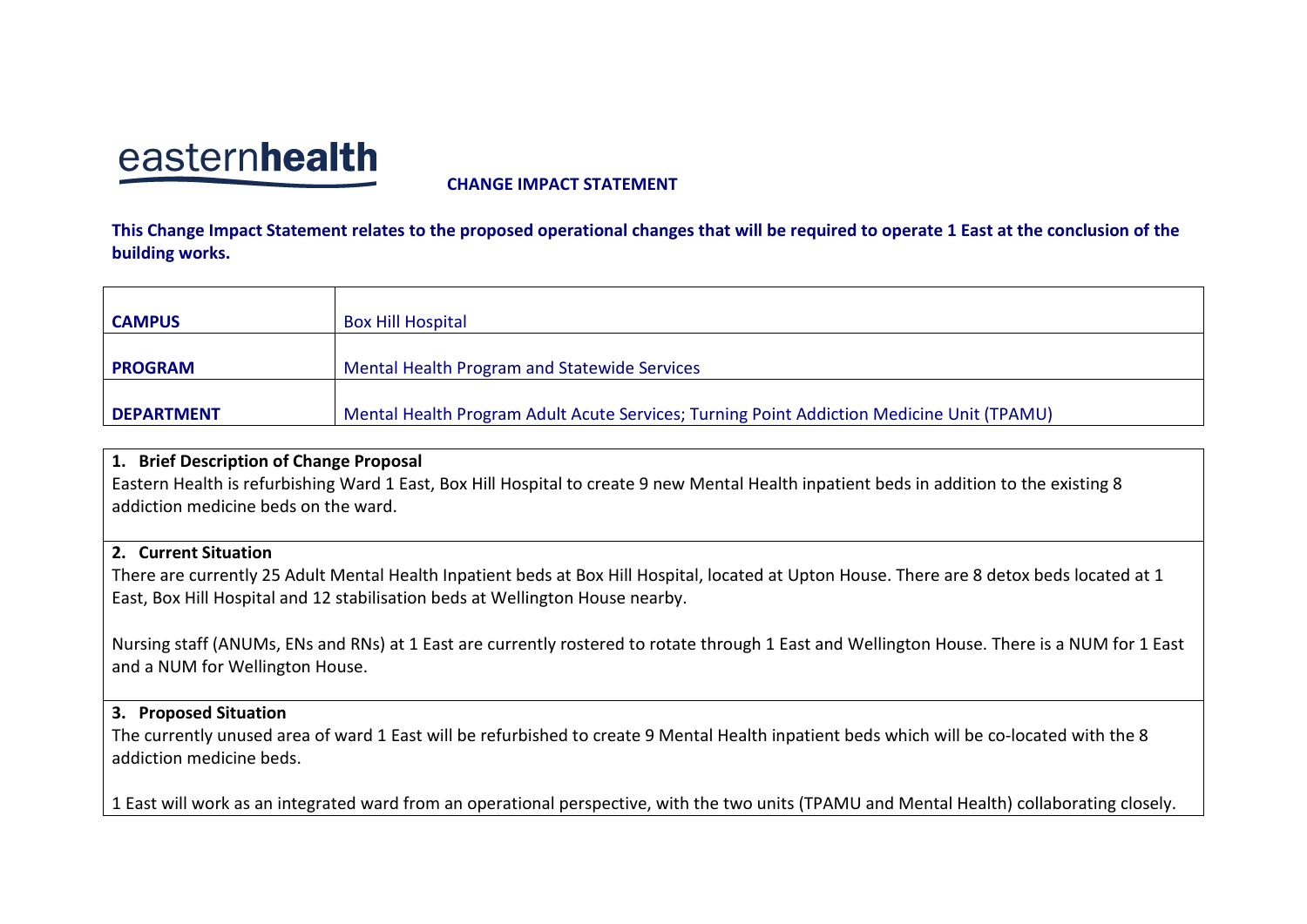Clinical governance will preside with the two Programs (i.e., model of care, quality and safety, management of medical, allied health and ancillary staff, compliance with key performance indicators and funding requirements), in conjunction with the professional chiefs as required. Corporate management will be provided by the Mental Health Program (i.e. nursing management and leadership, finance, rosters, flow & access, OH&S and Daily Operating System (DOS)). There are no plans to change the bed allocations as this is determined by funding (i.e. there will remain 8 addiction medicine and 9 Mental Health beds). Access and flow to the 8 addiction medicine beds will be managed on a day-byday basis by the NUM in close consultation with Turning Point management.

The current staff profile for 1 East is as follows:

- NUM 1 EFT
- ANUM 4.63 EFT
- Registered and enrolled nurses 4.63 EFT
- Peer Worker 1 EFT
- Administrative Assistant 1 EFT
- Psychologist 1 EFT
- Registrar 0.5 EFT
- Social Worker 0.07 EFT
- Addiction Medicine Consultant 0.67 EFT

The proposed additional staffing numbers pending funding for the Mental Health beds at 1 East is as follows:

- ANUMs 4.63 EFT
- Registered and enrolled nurses 8 EFT
- Registrars 1.5 EFT
- Psychiatrists 1.5 EFT
- Social Worker 1 EFT
- Occupational Therapist 1 EFT
- Psychologist 0.42 EFT
- Dietician 0.21 EFT
- Pharmacist 0.53 EFT
- Pharmacy Technician 0.11 EFT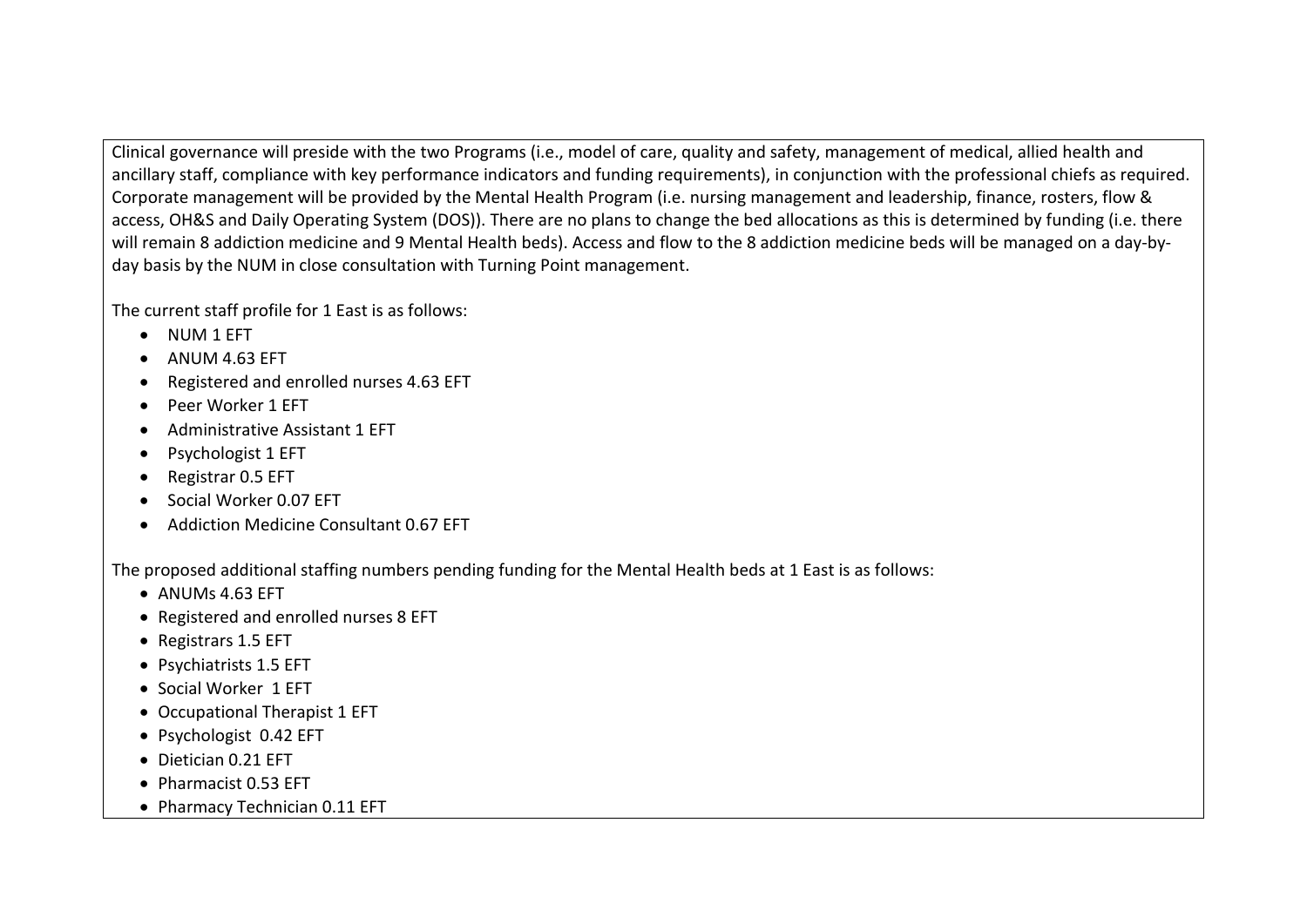- Nurse educator 0.42 EFT
- Safety Officer 1 EFT
- Peer worker 0.53 EFT
- Carer Consultant 0.32 EFT
- Ward clerk 0.5 EFT

Recruitment will occur for the new mental health positions pending confirmation of operating funding from the Department of Health and Human Services and approval by the Eastern Health Executive.

It is proposed that there will be one NUM to manage the ward. ANUM shifts will be responsible for leadership across the ward. Nursing staff will be rostered to meet EBA requirements. Additionally, it is planned that there will be one administrative officer for the ward.

Clients will be managed as separate cohorts.

It is proposed that nursing staff will initially be employed under a combination of the Nurses and Midwives (Victorian Public Sector) Enterprise Agreement 2016-2020 and the Victorian Public Mental Health Services Enterprise Agreement 2016-2020, depending upon the relevant experience and qualifications. As new nursing staff are employed to the integrated unit, over time it is anticipated that most will transition to the Victorian Public Mental Health Services Enterprise Agreement 2016-2020 but will also have the necessary skills to manage complex physical health conditions.

There is no proposed change to the operations or leadership structure at Wellington House.

## **4. Benefits and Cost Savings of Proposed Change (if appropriate)**

The addiction medicine beds are funded to provide statewide medically supported withdrawal services against a well-established model of care which has been in place since 2018.

The additional mental health beds will improve access to mental health care for consumers in the eastern region. Additionally, they support the achievement of key performance indicators in the Statement of Priorities, including reducing the unplanned readmission rate and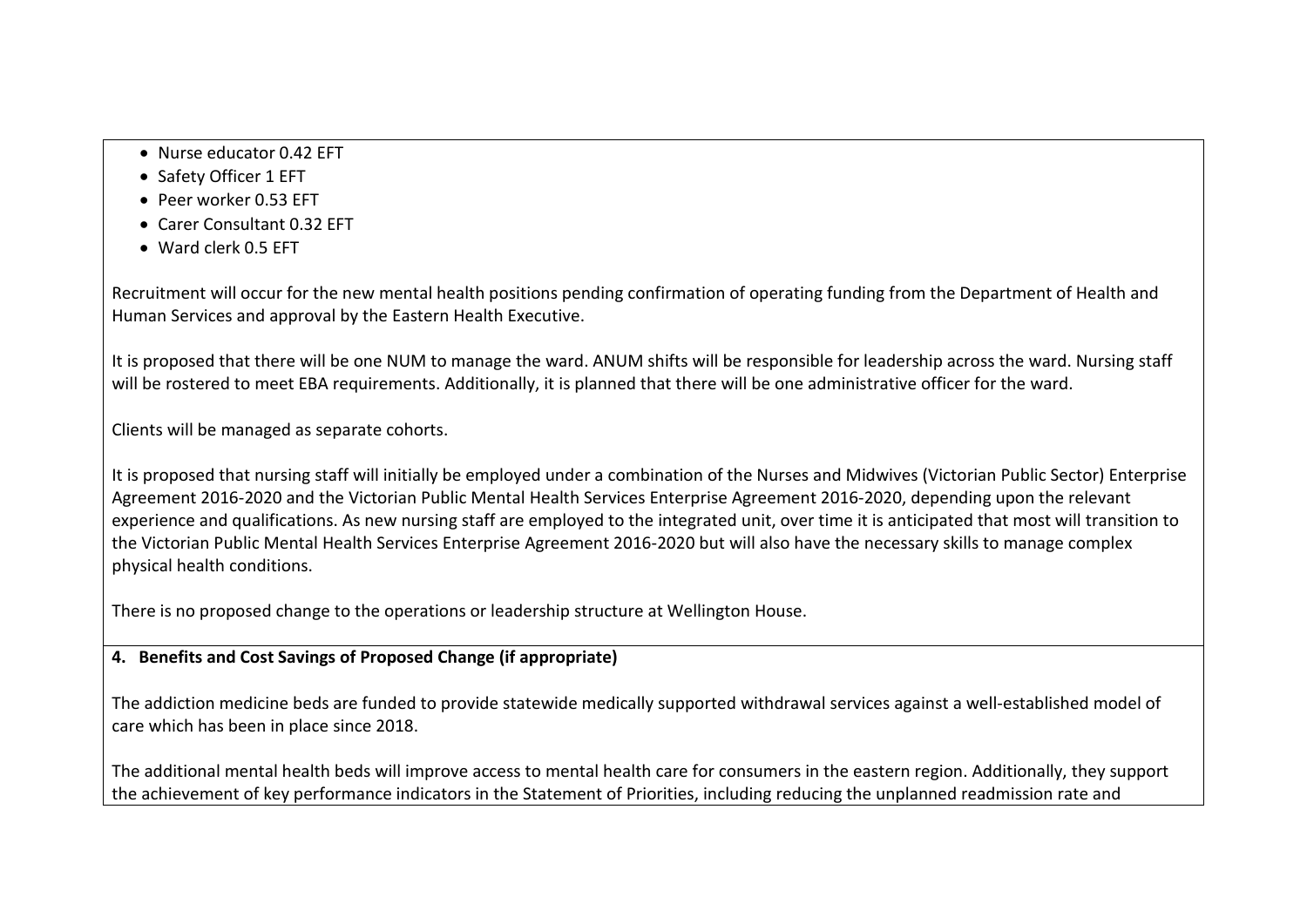improving emergency department access and flow for people presenting with mental illness.

Whilst funding streams and activity reporting are separate for the MH & addiction medicine beds, co-locating with addiction medicine will provide a platform for enhanced treatment of those with co-occurring mental health and AOD conditions. In addition, there will be a strengthened partnership between the Mental Health and Statewide Services Programs that will enhance staff capability across both areas of practice.

Operational efficiencies that will be achieved due to the co-location of the addiction medicine and Mental Health beds, for example will be shared equipment and shared staff. There are no cost savings with this proposal.

## **5. Effects of Change Proposal on Staff in this Department Include aspects such as EFT numbers, location changes, shift/penalty rate changes etc. Attach a list of actual staff who will be affected where applicable.**

The first phase of the build will occur in the unoccupied area of the ward which will be isolated from the addiction medicine areas. The second phase is scheduled to commence in mid-February 2020. At that time, the addiction medicine beds will be moved to the new Mental Health beds on the other side of the ward, to allow the final stage of works in the addiction medicine bed side of the ward. Planning for this, including a review of space requirements, commenced at the 1 East User Group on December 5, 2019.

Current 1 East staff who have mental health experience will work across both addiction medicine and Mental Health beds.

Staff (current and new staff) will be involved in implementing the models of care and developing this innovative model further over time.

The following staff will be directly impacted by the proposed change and there will be consultation about the impact with each individual.

- NUM
- ANUMs
- Registered & enrolled nurses
- Administrative assistant.

The list that follows is the 1 East and Wellington House staff that will be indirectly impacted by the change. The role of these staff members is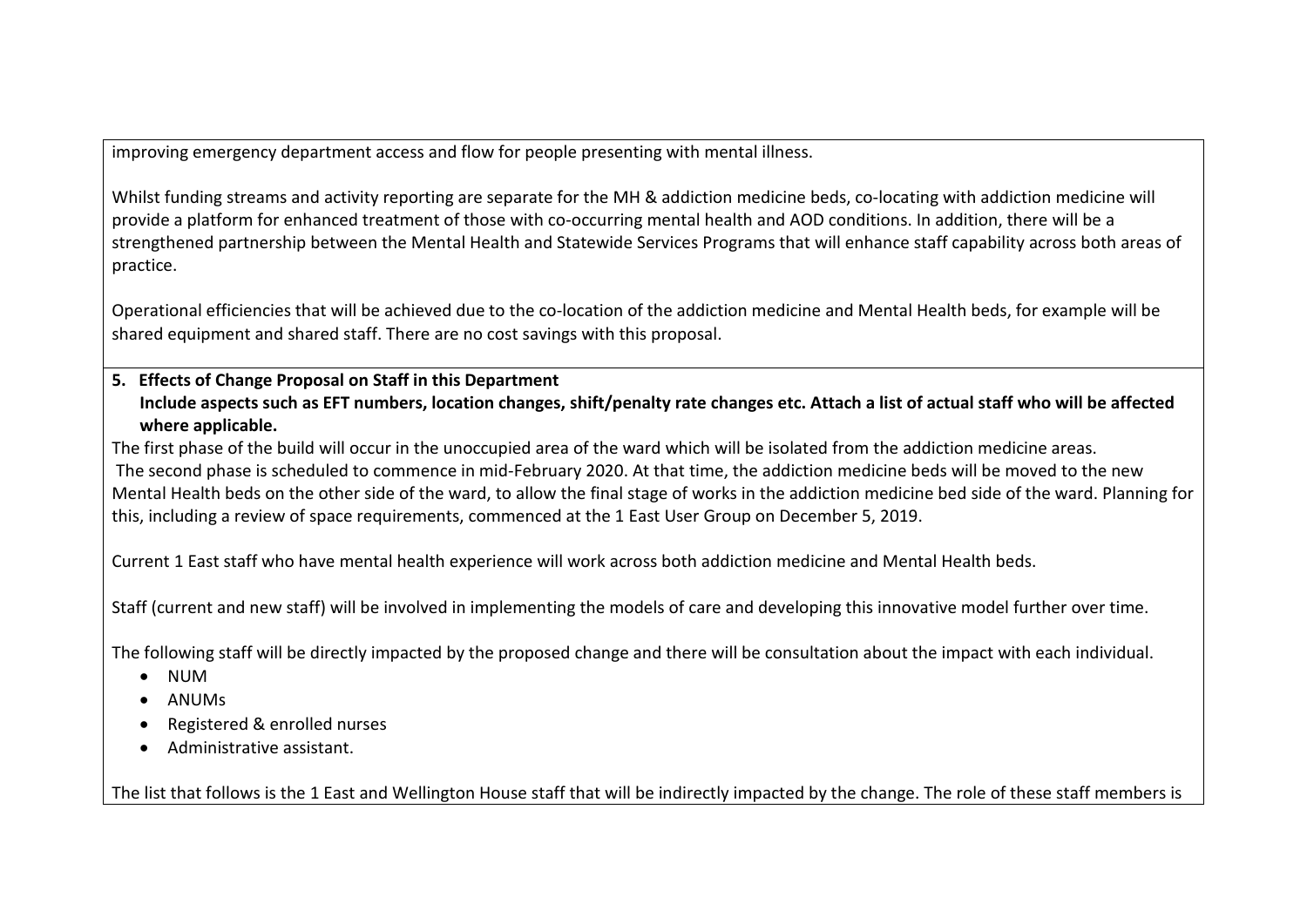not proposed to change.

- Shared Care Coordinator
- Clinical Psychologist
- Registrar
- Addiction Medicine Consultant
- Aboriginal Liaison Worker
- Peer Worker
- Social Worker
- Nurse Educator
- Art Therapist.

## **6. Any Occupational Health and Safety Impacts**

• Noisy works and increased risk of occupational violence during building works. An OH&S risk assessment has been undertaken and ongoing monitoring during the change period will occur.

## **7. Retraining of staff to achieve Proposal (where applicable)**

The Model of Care for the Mental Health beds has been finalised ; any existing addiction medicine nursing staff who express an interest to work at 1 East with MH clients will be assessed relating to any requirement for further training and will be supported to undertake this training.

An orientation package for the addiction medicine staff and an ongoing learning package will be available.

An orientation package for the new recruits to 1 East will also be available and includes topics relevant to both mental health and addiction medicine.

Additionally, the Learning and Teaching Directorate will continue to monitor future learning needs for all staff on 1 East.

## **8. Measures to Mitigate Effects on Staff**

There will be consultation with each impacted staff member about changes to employment conditions on an individual basis. Regular communication will occur with staff about progress through the 1 East User Group.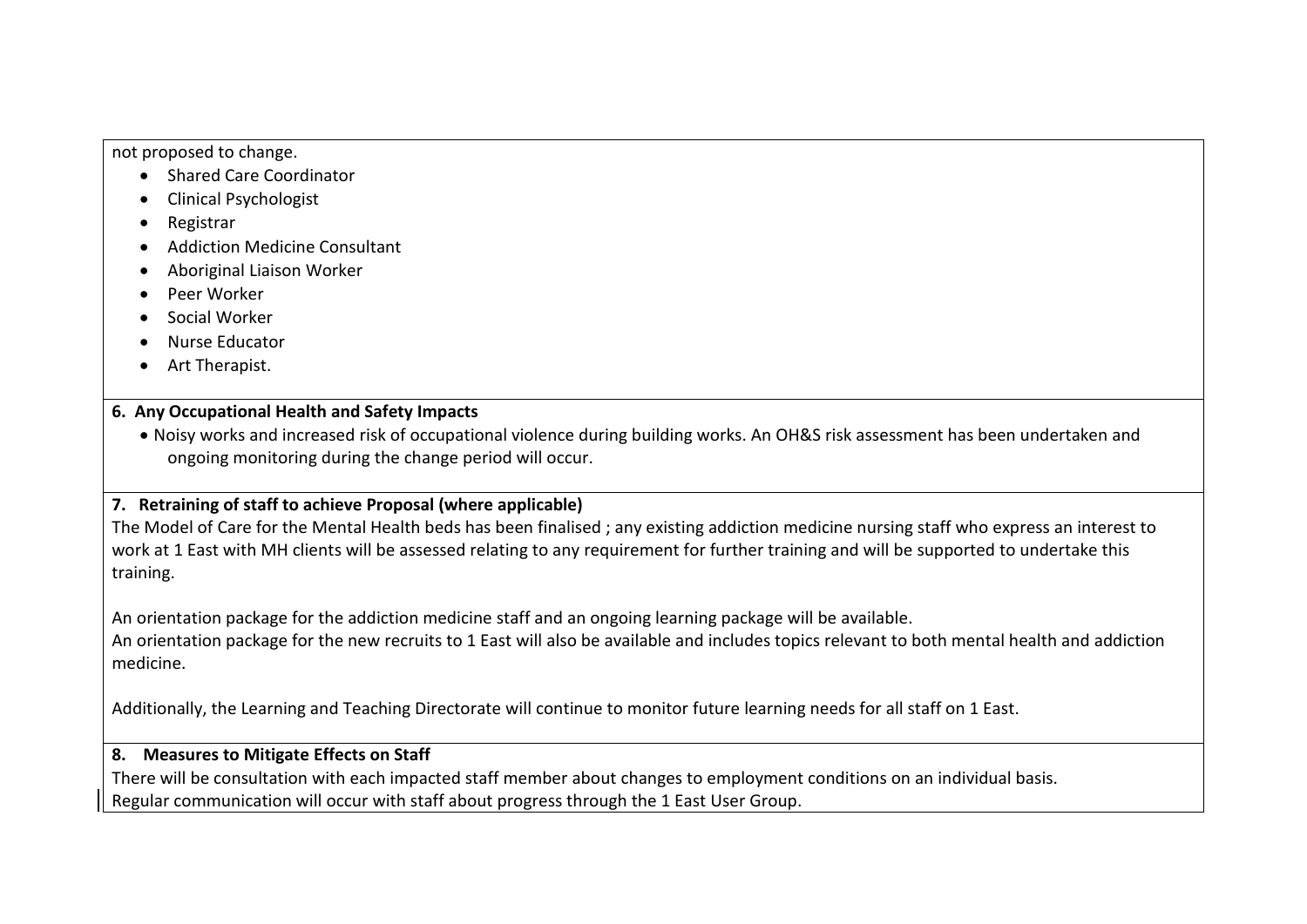## **9. Effects of Proposal on Services/Staff in other Departments**

A representative from Box Hill Hospital (site management) is a member of the Project Control Group. Planning is occurring in conjunction with representatives from the site and communication regarding the changes will occur where required. Whilst not directly affected, Nursing Coordinators, Security and other Emergency Code staff may be indirectly affected as a result of the addition of 9 mental health beds at the Box Hill Hospital site.

### **10. Timeframe and Dates for Proposed Change**

Building works commenced onsite on December 2, 2019 and are planned to be finish in April 2020 with the whole ward operational in May 2020.

Stage 1 (on unoccupied side of ward): approximately 90 days (Demolition planned for approximately 2 weeks from December 9, 2019 (7:30am-3pm) and is currently planned for completion on February 19, 2019.

Stage 2 (on addiction medicine bed side of ward): approximately 30 days. The addiction medicine beds will be moved to the MH side of the ward during this period.

Initial consultation regarding staffing and operational commissioning of the unit, including planning for the move of the addiction medicine beds, commenced on December 5, 2019.

It is planned to commence new staff in April 2020 to allow adequate time for orientation and opening of the ward in May 2020.

## **11. Details of Staff/Union Consultation Conducted to Date**

A User Group was established to develop the plans with the architect, including staff from the Mental Health Program and TPAMU services, and consumer representatives. The plans were signed off by the user group, including the Health and Safety Representatives and OH&S, after consultation more broadly with staff.

The staff from Turning Point have had the opportunity to view and comment on the plans. They are displayed in 1 East and in Wellington House.

A User Group was established to discuss the proposed model of care and operational budget for the Mental Health beds and met six times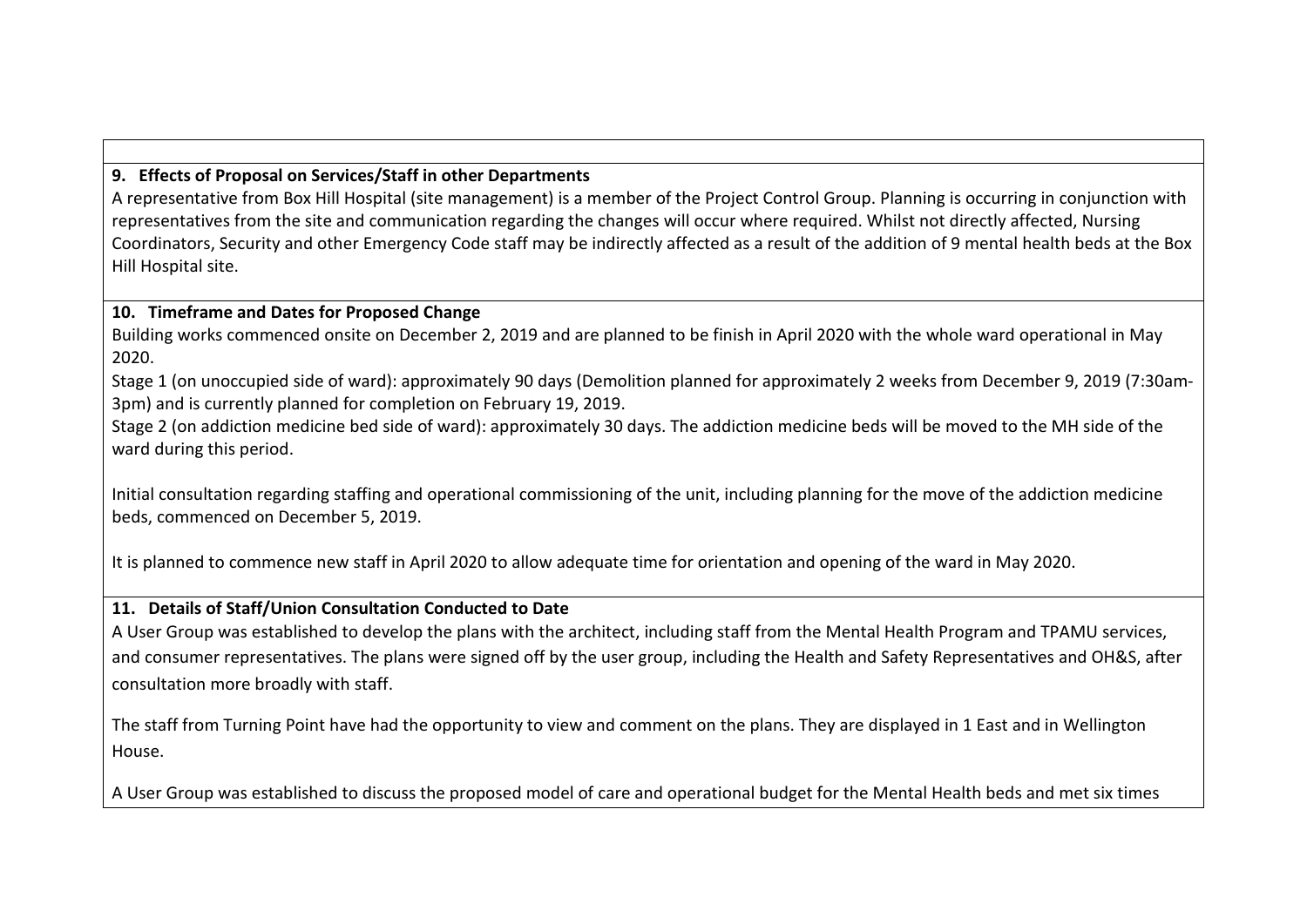between May and September 2019. Attendees included the NUMs and leadership representatives from Statewide Services and Mental Health Programs. A list of operational issues and actions was collated and is being worked through as part of the operationalising of the unit.

On 26th September 2019, a walk-around was conducted with staff by the NUM of 1 East and NUM of Wellington House.

On 9th October 2019, correspondence was sent to ANMF and HACSU advising of the proposal to refurbish 1 East to create 9 additional Mental Health beds.

On 16th October 2019, there was a meeting with ANMF and HACSU to view plans and advise of the planned consultation process once operational funding was confirmed.

On 26th November 2019, there was a meeting with ANMF to discuss staff concerns, plans for the building works and the consultation process.

On 27th November 2019, there was a meeting of the Turning Point Treatment Services Managers to discuss the plans for the 1 East capital works including the communication plan.

On 29th November 2019, there was a TPETs staff forum for staff from 1 East about the plans for the building works and the user group process to manage operational concerns.

On 5th December 2019, the 1 East User Group met for first meeting and discussed the background and capital works for the additional beds, the current Model of Care (MOC) for addiction medicine beds, proposed MOC for the mental health beds and role of the User Group.

The consultation about this change includes:

- Weekly 1 East User Group meetings.
- Staff can provide a written response to the Change Impact Statement by January 30, 2020.
- Further meetings with all staff will be arranged for the week of February 2 and February 23, 2020.
- Alternative proposals are due from staff on February 27, 2020.
- The outcome of the consultation to be communicated with staff in the week of March 1, 2020.